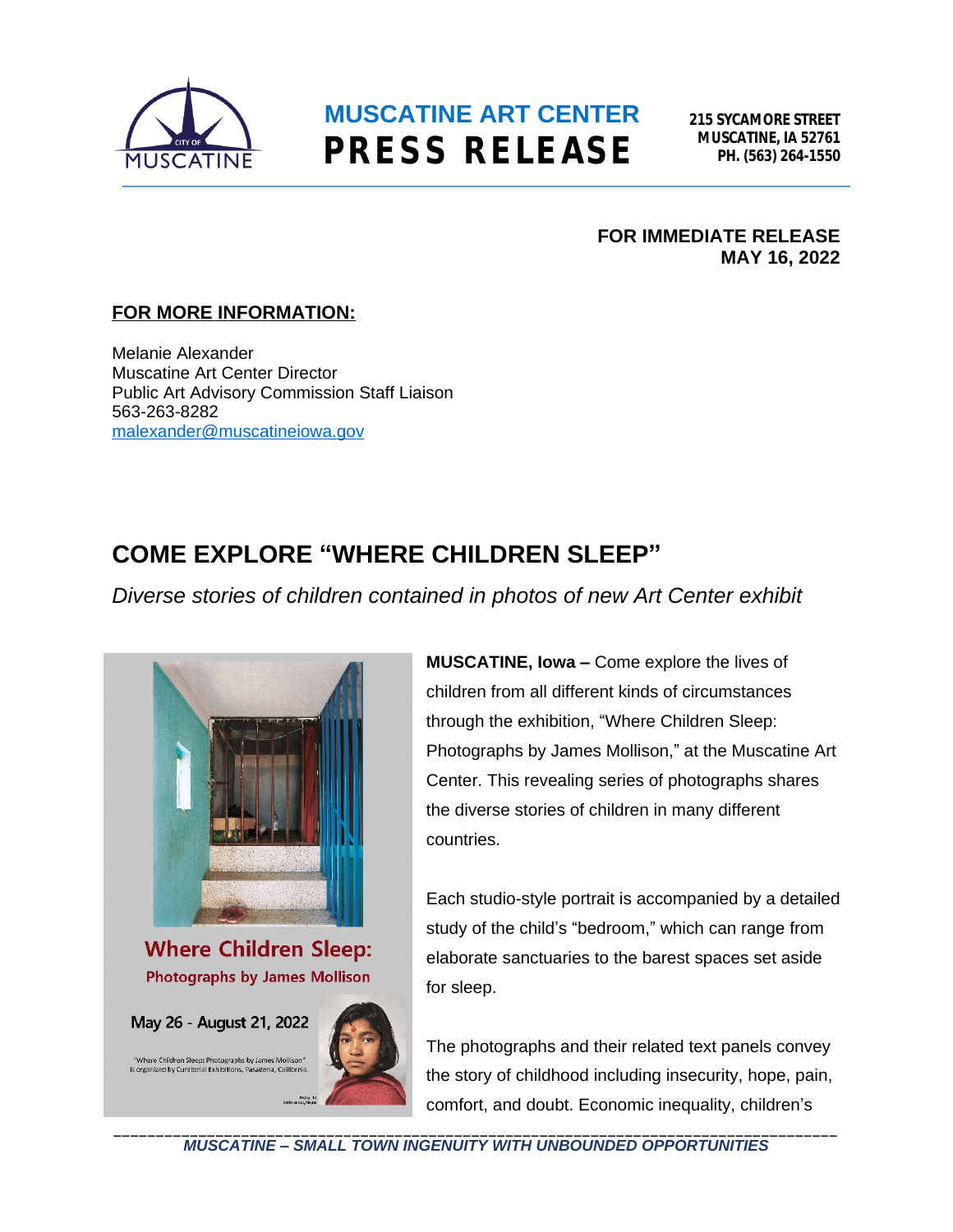

**215 SYCAMORE STREET MUSCATINE, IA 52761 PH. (563) 264-1550**

rights, and how we are defined by our possessions and formed by our circumstances are some of the complex social, typological, and cultural issues that resonate in Mollison's work.

"When I was asked to come up with an idea for engaging with children's rights, I found myself thinking about my bedroom: how significant it was during my childhood, and how it reflected what I had and who I was," Mollison said. "It occurred to me that a way to address some of the complex situations and social issues affecting children would be to look at the bedrooms of children in all kinds of different circumstances. From the start, I didn't want it just to be about 'needy children' in the developing world, but rather something more inclusive…."



The project was originally called "Bedrooms", but

Mollison realized that the experience of having a "bedroom" did not apply to many of the children.

"Millions of families around the world sleep together in one room, and millions of children sleep in a space of convenience, rather than a place they can in any sense call their room," Mollison said. "I came to appreciate just how privileged I am to have had a personal kingdom to sleep in and grow."

Muscatine Art Center Director Melanie Alexander explained that the exhibition was really created with upper elementary and middle school students in mind.

"In selecting this exhibition, we hope children from the Muscatine area will become curious about the lives of children who are growing up in other countries and under much different circumstances," Alexander said. "The use of bedroom pictures makes it possible to imagine aspects of each child's daily life."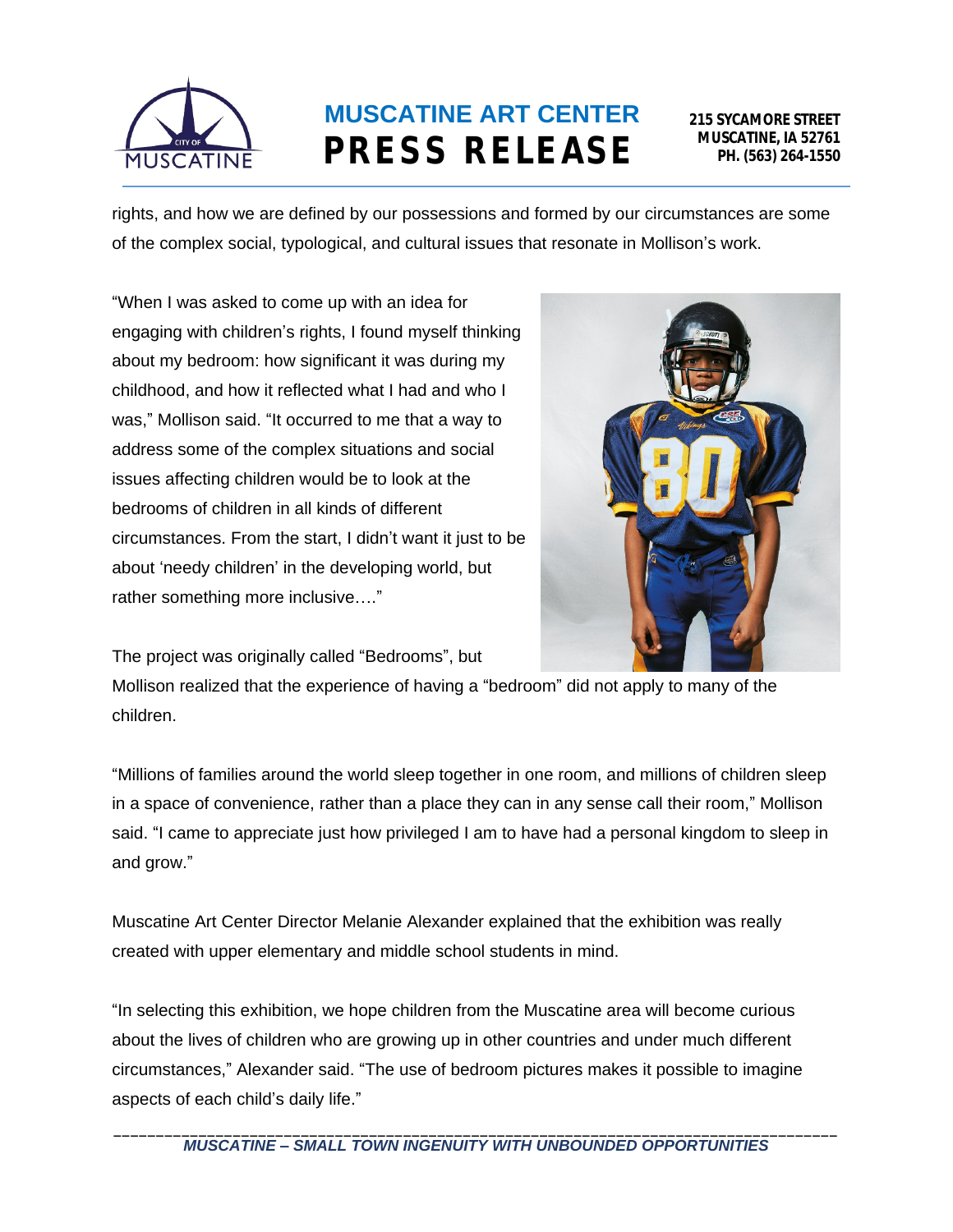

One child featured in the exhibition is Prena who lives in Kathmandu, Nepal. The following description is given of her space and story:

*Her room is a tiny, cell-like space at the top of the house where she is employed as a domestic worker. Her diet is mainly rice and vegetables. She is fourteen years old and one of thousands of child domestic workers in the country. Prena carries out household chores such as sweeping, cleaning, cooking, and washing. She starts work at five in the morning and finishes at six in the evening. For this, she earns 500 Nepali rupees per month (about US \$5.20). She sends the money back to her parents, who have eight other children to support. Prena visits her family twice a year. She goes to school three times a week—which is the main highlight in her life. She admires her teacher, who has made it his mission to educate children like Prena. She would like to be a doctor when she is older.*

"I think both children and adults will find the portraits, photographs of bedrooms, and accompanying descriptions fascinating," Alexander said "I hope the exhibition will encourage people to reflect on the experiences of others and become more curious about our world."

The exhibition, "Where Children Sleep: Photographs by James Mollison," will be on view at the Muscatine Art Center from May 26 through August 21, 2022 with free admissio. The exhibition is organized by Curatorial Exhibitions, Pasadena, California.

**About James Mollison:** James Mollison was born in Kenya in 1973 and grew up in England. After studying Art and Design at Oxford Brookes University, and later film and photography at Newport School of Art and Design, he moved to Italy to work at Benetton's creative lab, Fabrica. Since August 2011, Mollison has been working as a creative editor on C*olors Magazine* with Patrick Waterhouse. In 2009, he won the Royal Photographic Society's Vic Odden Award, for notable achievement in the art of photography by a British photographer aged 35 or under. His work has been widely published throughout the world including *The New York Times Magazine*, *the Guardian* magazine, *The Paris Review*, *GQ*, *New York Magazine*, and *Le Monde*.